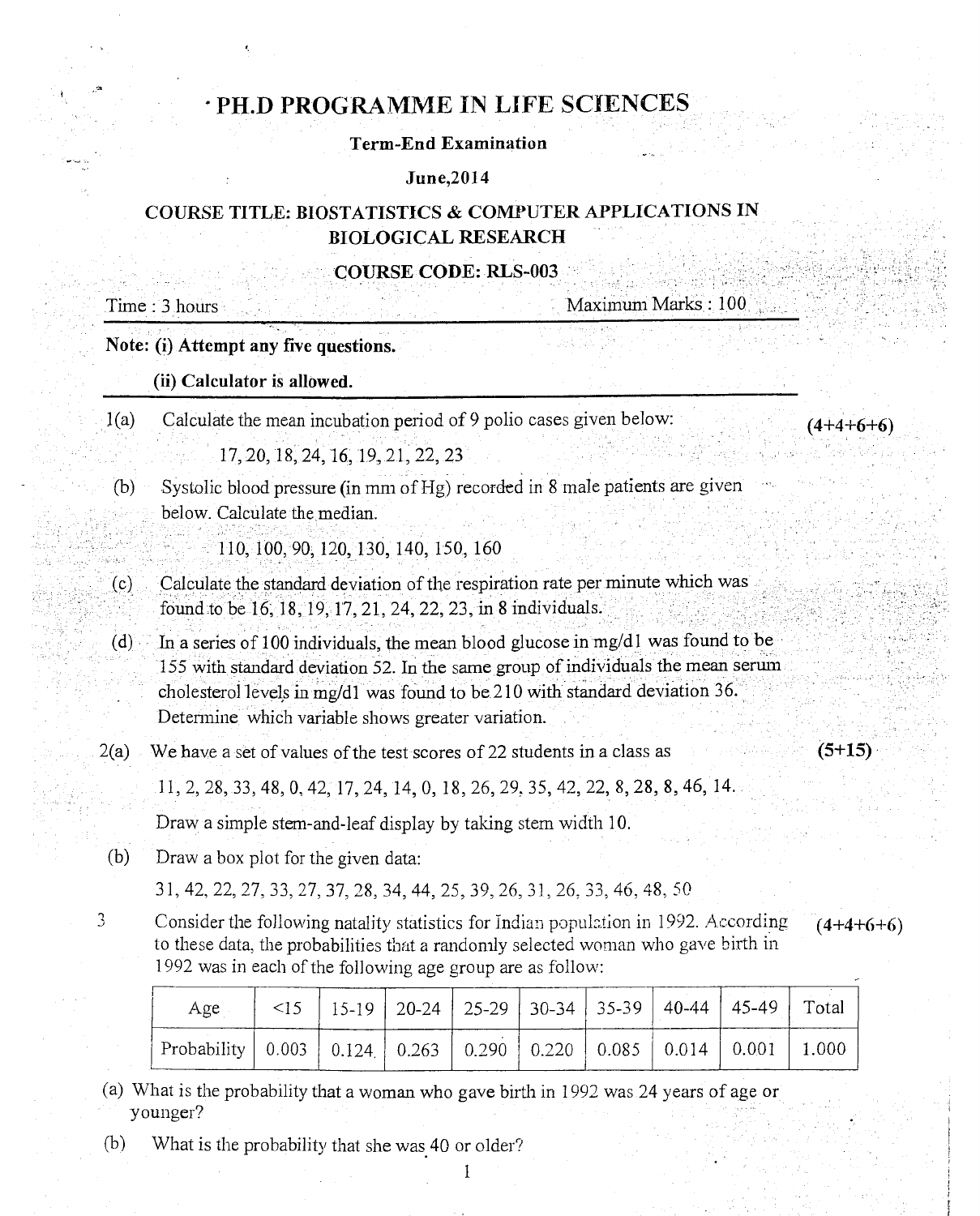- (c) Given that the mother of a particular child was under 30 years of age, what is the probability that she was not as yet 20?
- (d) Given that the mother was 35 years of age or older,.what is the probability that she was under 40?
- $4(a)$  Define sensitivity, specificity, positive predictive value and negative predictive value.

 $(8+12)$ 

 $(10+10)$ 

(b) Dexamethasone suppression test (DST) is applied on 293 cases of depression and 207 healthy persons having no depression. The results of the test are shown below:

|                         |       | Depression Status |             |       |
|-------------------------|-------|-------------------|-------------|-------|
|                         |       | $YES(D^+)$        | $No(D^{-})$ | Total |
| Result of<br><b>DST</b> | $T^+$ | 114               |             | 120   |
|                         |       | 179               | 201         | 380   |
|                         | Total | 293               | 207         | 500   |

What is sensitivity and specificity of the test? Determine the positive and negative predictive value of the test. Also, interpret your results.

5(a) A drug is given to 8 patients and the increments in their blood pressure are recorded to be 4, 0, 7, -2, 0, -3, 2, 0. Assume that increment in their blood pressure follows normal distribution. Is it reasonable to believe that the drug has, no effect on the change of blood pressure at 1% level of significance?

(b) A medical researcher wishes to see whether the variance of the heart rates (in beats per minute) of smokers is greater than the variance of heart rates of people who do not smoke. Two samples are selected, and the data are shown as under:

> Smokers Nonsmokers  $n_1 = 26$   $n_2 = 18$  $S_1^2 = 26$   $S_2^2 = 18$

Using  $\alpha$  = 0.05, is there enough evidence to support the claim?

- $6(a)$  Out of 200 patients who are given a particular injection 180 survived. Test the hypothesis that the survival rate is 80% at 5% level of significance.
- $(10+10)$
- (b) The following contingency table presents the analysis of 300 persons according to hair colour and eye colour:

| Hair         | Eye Colour |      |                 |       |  |
|--------------|------------|------|-----------------|-------|--|
| Colour       | Blue       | Grey | Brown           | Total |  |
| Fair         | 30         | 10   | 40 <sup>°</sup> | 80    |  |
| Brown        | 40         | 20   | 40              | 100   |  |
| <b>Black</b> | 50         | 30   | 40              | 120   |  |
| Total        | 120        |      | 120             | 300   |  |

2